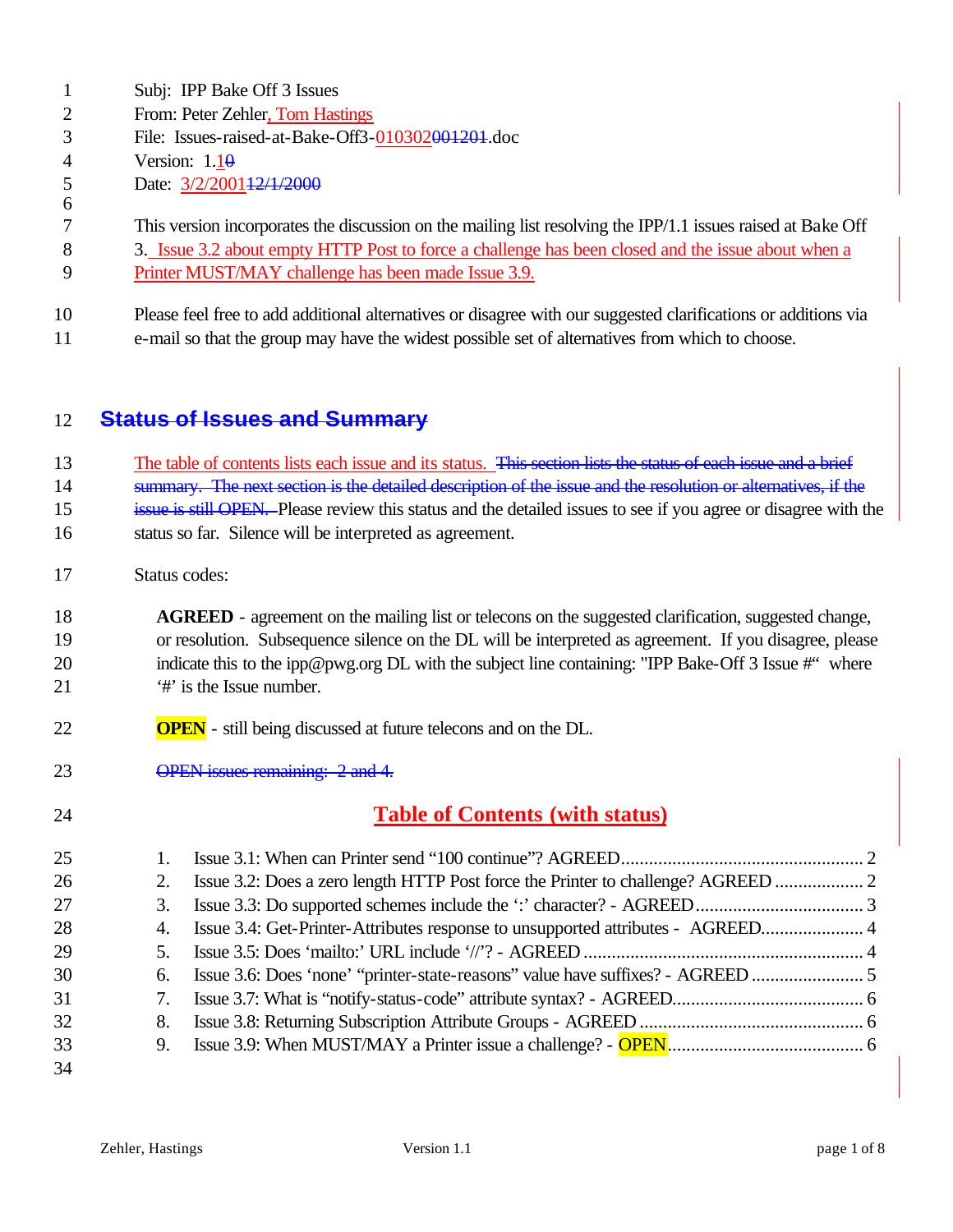#### **1. Issue 3.1: When can Printer send "100 continue"? AGREED**

IPP Client failed when an unexpected HTTP "100 continue" was received. Some printers sent a "100

continue" even before the Client sent a request.

#### **Proposed Resolution:**

An IPP Client must accept and handle an HTTP "100 continue" whenever it is encountered.

#### **Action**:

- 41 The following caveat will be added to the  $\rm IIG$ :
- "IPP Clients must be prepared at any time to receive an interim response with a status code of '100
- Continue' This includes receiving this response prior to sending an IPP request."

#### **2. Issue 3.2: Does a zero length HTTP Post force the Printer to challenge? OPENAGREED**

 Some IPP Clients issues a zero length HTTP Post. The Client assumed that this would force a challenge if security is enabled on the Printer. The Client would have a problem if a subsequent print operation were challenged.

#### **Proposed Resolution:**

- The IPP Client MUST NOT send a zero length HTTP Post as a way to force the Printer to issue a challenge. It is not clear from the HTTP standard whether or not the HTTP server must issue a challenge. Some of the implementations at Bake Off3 did not issue a challenge to the zero length HTTP Post.
- **Action:**
- The following caveat will be added to the IIG:
- The client must not send a zero length HTTP Post as a way to force the Printer to issue a challenge.
- **Proposed Resolutions:**
- There are two competing resolutions.
- 59 Resolution 1 is that a challenge should be issued whenever an HTTP operation is received on a particular URL. (assuming the URL is part of an authentication space) The client must accept and respond to a challenge the first time a URL is accessed.
- Resolution 2 allows the vendor to determine when a challenge is issued. The vendor is free to use the contents of the HTTP request to determine if the operation mandates a challenge. The client must **accept and respond to a challenge at any time.**
- The Client should use the IPP operation "validate-job" to check if a job will be accepted. This
- operation will cause the Printer to issue a challenge and check the print request before sending the data.
- The IPP Client should also be able to handle a challenge when issuing an IPP operation since there is no guarantee the connection has not been torn down.
- Furthermore, a Printer should accept an empty HTTP post and issue a challenge based on the URL of 70 the post.
- 
- **Resolution 1:**
- From Bob Herriot: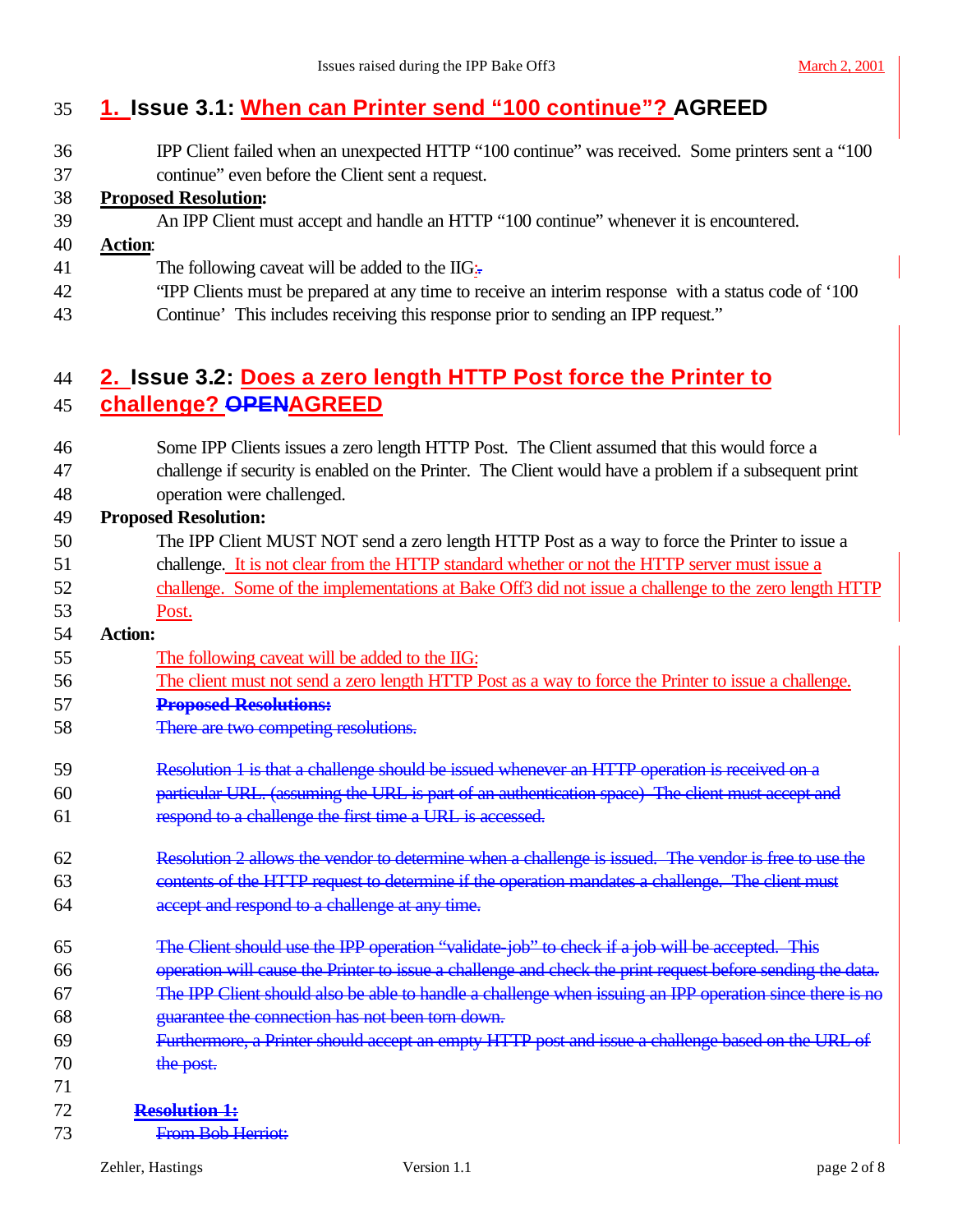| 74  | I raised the issue about whether a Printer should perform the authentication                             |
|-----|----------------------------------------------------------------------------------------------------------|
| 75  | challenge based solely on the URL or whether it could react differently to                               |
| 76  | an empty request than to a Validate Job request.                                                         |
| 77  |                                                                                                          |
| 78  | I asked an HTTP expert and received the following information.                                           |
| 79  |                                                                                                          |
| 80  | 1) An HTTP server can have any policy.                                                                   |
| 81  | This means that resolution 2 is allowable.                                                               |
| 82  | 2) It is best for a client if it can associate the URL tree with the authentication space.               |
| 83  | This means that our decision could be better. That is, we should require an IPP Printer to               |
| 84  | decide whether to issue an authentication challenge by examining the URL and nothing else, e.g.          |
| 85  | a Printer receiving a request for a particular URL, gives the same challenge to an empty request         |
| 86  | as to a Validate Job request.                                                                            |
| 87  | This solution allows a client to use Validate Job to request a challenge as we decided to allow.         |
| 88  | It also allows a client to use the empty request.                                                        |
| 89  | The important difference between our decision and what I am proposing is that the Printer must           |
| 90  | perform an authentication challenge consistently for a URL regardless of the contents of the             |
| 91  | message body. This rule make IPP behavior consistent with good HTTP policy.                              |
| 92  |                                                                                                          |
| 93  | <b>Resolution 2:</b>                                                                                     |
| 94  | From Peter Zehler:                                                                                       |
| 95  | Allowing IPP Printers to use the contents of an IPP resuest to determine if a challenge should be issued |
| 96  | allows for increased usability. The client does not have to keep track of multiple instances of the same |
| 97  | printer and select the appropriate one based on the operation to be performed. The printer is free to    |
| 98  | determine when authentication is required. This allows the client to use a single URL and authenticate   |
| 99  | himself when the printer places restrictions on operations or features.                                  |
| 100 | This resolution does not prohibit challenges based statically on a URL. Resolution 2 does require a      |
| 101 | client to be ready at any time to receive a challenge. This should be done anyway since the client       |
| 102 | application may be unaware that an HTTP connection has dropped after authenticating the connection,      |
| 103 | resulting in a new challenge. Some HTTP servers have security realms that apply only to a transaction    |
| 104 | as well as being connetion based.                                                                        |
|     |                                                                                                          |
|     |                                                                                                          |

# **3. Issue 3.3: Do supported schemes include the ':' character? - AGREED**

| 106 | Do the values for "notify-uri-schemes-supported" include the ": character?                                                                |
|-----|-------------------------------------------------------------------------------------------------------------------------------------------|
| 107 | <b>Proposed Resolution:</b>                                                                                                               |
| 108 | No. See rfc2911 section4.1.6 uri scheme data type variables                                                                               |
| 109 | <b>Action:</b>                                                                                                                            |
| 110 | Added the following text note to the ipp not IPP Notification specification <draft-ietf-ipp-not-spec-< td=""></draft-ietf-ipp-not-spec-<> |
| 111 | 06.txt>, dated January 24, 2001, section 5.3.1 "notify-recipient-uri".                                                                    |
| 112 | "The "notify-schemes-supported (1setOf uriScheme)" attribute MUST specify the schemes supported                                           |
| 113 | for this attribute. Note: According to [RFC1738] the ":" terminates the scheme and so is not part of the                                  |
| 114 | scheme. Therefore, values of this the "notify-schemes-supported" attribute do not include the ".""                                        |
|     |                                                                                                                                           |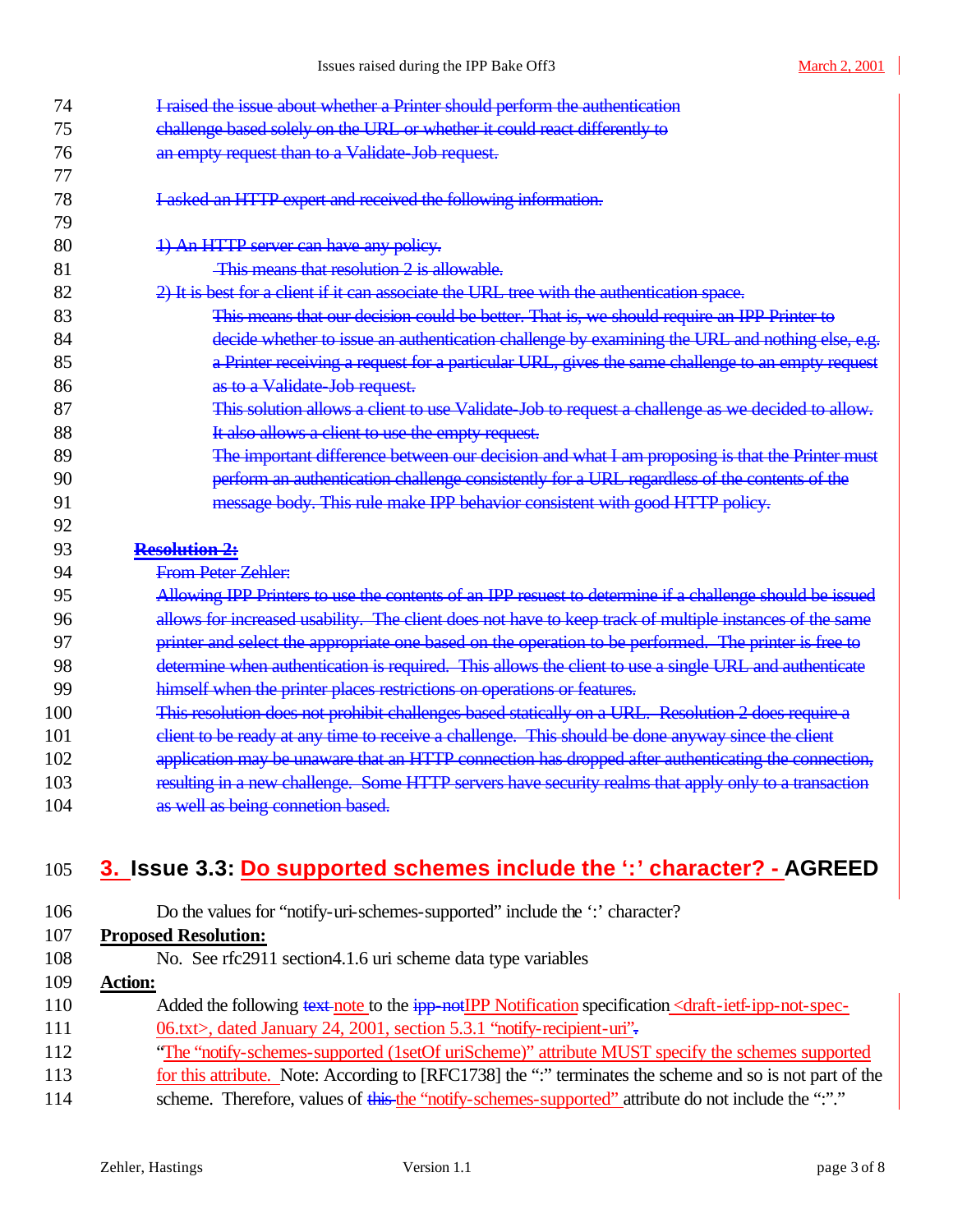## **4. Issue 3.4: Get-Printer-Attributes response to unsupported attributes - AGREED**

- For get-printer-attributes operation submitted with an unsupported "requested-attributes" value what is the
- return code and should an unsupported attributes group be returned containing the requested-attributes
- attribute and the unsupported value. There are four possibilities of status code and unsupported attribute:
- A) successful-ok/no attributes
- B) successful-ok/unsupported requested-attributes returned
- C) Successful-attribute-or-value-ignored/ no attributes
- D) Successful-attribute-or-value-ignored/ unsupported requested-attributes returned
- The standard currently allows C and D. Should the standard be relaxed to include C. The
- implementations at the Bake-Off supported were A-11, B-1, C-3, D-0

### **Proposed Resolution:**

- 127 Recommend D, allow C and warn client implementers about A. Put all 4 alternatives in IIG and indicate: 129 A) warning to client implementers 130 B) Printer MUST NOT 131 C) Printer MAY 132 D) Printer SHOULD. **Action:**
- **IIG will be updated with:**
- "Under Get-Printer-Attributes, For the following success status codes, the requested attributes are
- returned in Group 3 in the response:
- successful-ok: no operation attributes or values were substituted or ignored (same as Print-Job)and no requested attributes were unsupported.
- *Note to client implementers: If the client requests attributes that are not supported by the Printer, the Printer is supposed to return 'successful-ok-ignored-or-substituted- attributes', rather than 'successful-ok'. However, a number of implementations have been found not to conform to this requirement, so clients should be tolerant of such Printers.*  successful-ok-ignored-or-substituted-attributes: The "requested-attributes" operation attribute SHOULD be returned with the unsupported values in the Unsupported Attributes Group. *Note to client implementers: Although NOT RECOMMENDED, the Unsupported Attribute Group and its contents MAY be omitted. Clients SHOULD be prepared for this*
- *behavior.*
- 

## **5. Issue 3.5: Does 'mailto:' URL include '//'? - AGREED**

- 151 In the subscription object is the does the mailto URL contain '/'. Is it  $\langle$ mailto://mumble> or 152 <mailto:mumble>? **Proposed resolution:** The mailto URL does not include '//'.
- 
- **Action:**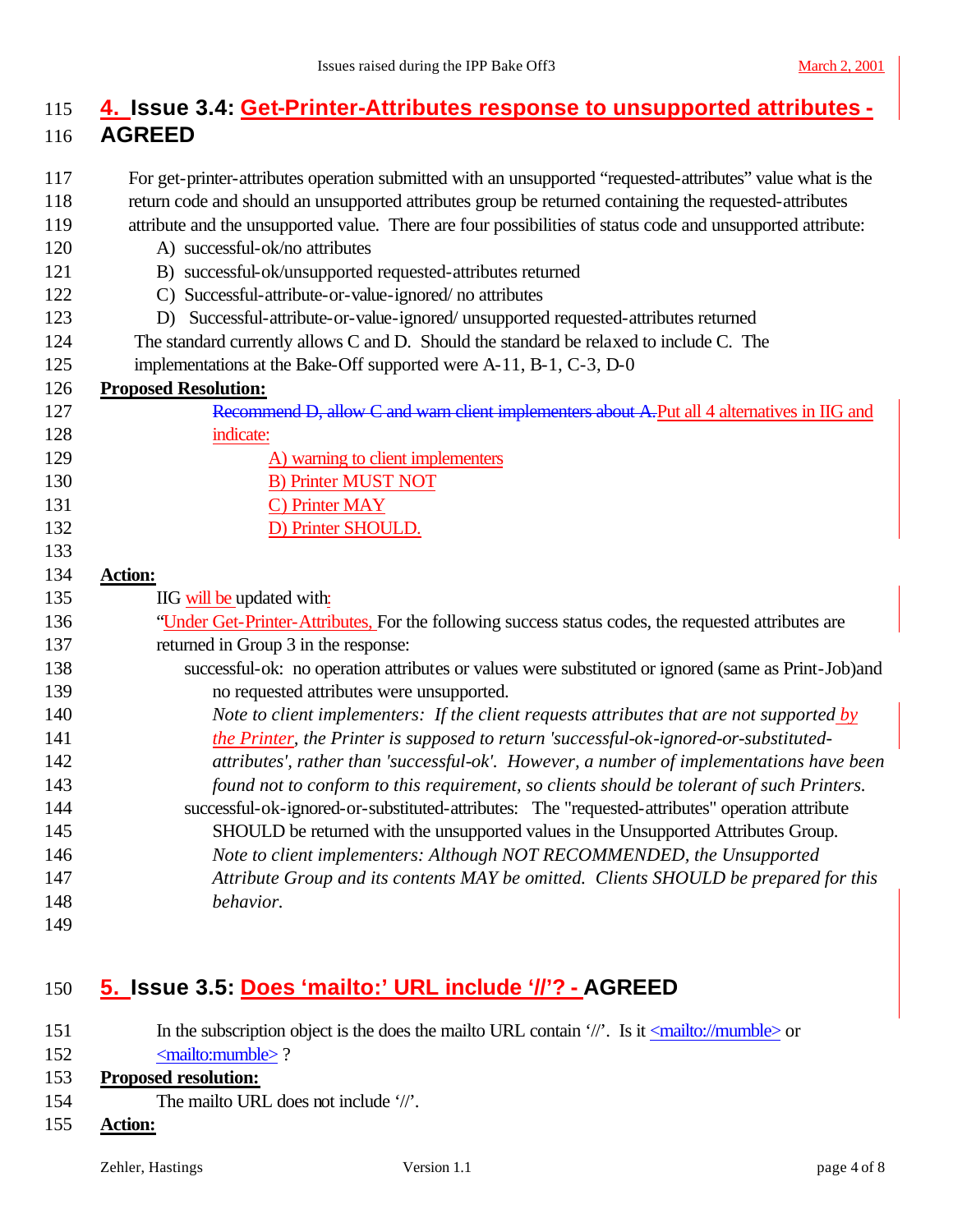| 156<br>157<br>158 | The mailto notify document will be updated with a caveat when the RFC editor asks for typos. Here is<br>the complete updated text: |
|-------------------|------------------------------------------------------------------------------------------------------------------------------------|
| 159               | 5.2.1 notify-recipient-uri (uri)                                                                                                   |
| 160               | This section describes the syntax of the value of this attribute for the 'mailto' Delivery Method. The syntax                      |
| 161               | for values of this attribute for other Delivery Method is defined in other Delivery Method Documents.                              |
| 162               | In order to support the 'mailto' Delivery Method, the Printer MUST support the following syntax for the                            |
| 163               | 'mailto' Delivery Method when the Printer uses SMTP. The line below use RFC 822 syntax rules and                                   |
| 164               | terms.                                                                                                                             |
| 165               | "mailto:" mailbox                                                                                                                  |
| 166               | Note: the above syntax allows 1 occurrence of 'mailbox'. The occurrence of 'mailbox' represents an email                           |
| 167               | address of a Notification Recipient.                                                                                               |
| 168               | For SMTP, the phrase 'address part' of the "notify-recipient-uri" attribute value refers to the 'mailbox'                          |
| 169               | part of the value. Example:                                                                                                        |
| 170               | mailto:jones@acme.com                                                                                                              |
| 171               | Unlike other URLs, the mailto scheme MUST NOT use // after the colon (see [RFC2368]).                                              |
| 172               | The Printer MAY support other syntax for the 'address part' if it supports email protocols in addition to                          |
| 173               | SMTP.                                                                                                                              |

## **6. Issue 3.6: Does 'none' "printer-state-reasons" value have suffixes? - AGREED**

| 176 | Are there suffixes to "printer-state-reasons" value "none" (i.e. none-error & none-report)?             |
|-----|---------------------------------------------------------------------------------------------------------|
| 177 | <b>Proposed Resolution:</b>                                                                             |
| 178 | Recommend that no suffixes be used for the value "none".                                                |
| 179 | <b>Action:</b>                                                                                          |
| 180 | Add the following text to the IIG.                                                                      |
| 181 | "Is a suffix needed for the "printer-state-reasons" 'none' value (Issue 3.6)?                           |
| 182 | The values of the "printer-state-reasons" MAY have suffixes of '-report', '-warning', and '-            |
| 183 | error'. If none of these suffixes is included, the meaning is the same as 'error', i.e., the Printer is |
| 184 | stopped. However, for the 'none' value it is RECOMMENDED that no suffix be included,                    |
| 185 | even though the Printer is not stopped. However, some implementations do include the '-report'          |
| 186 | suffix, i.e., return ' none-report'. There is no semantic difference between the "printer-state-        |
| 187 | reasons" of 'none', 'none-report', and 'none-error'. They all mean that no additional                   |
| 188 | information on the printer's state is available. "                                                      |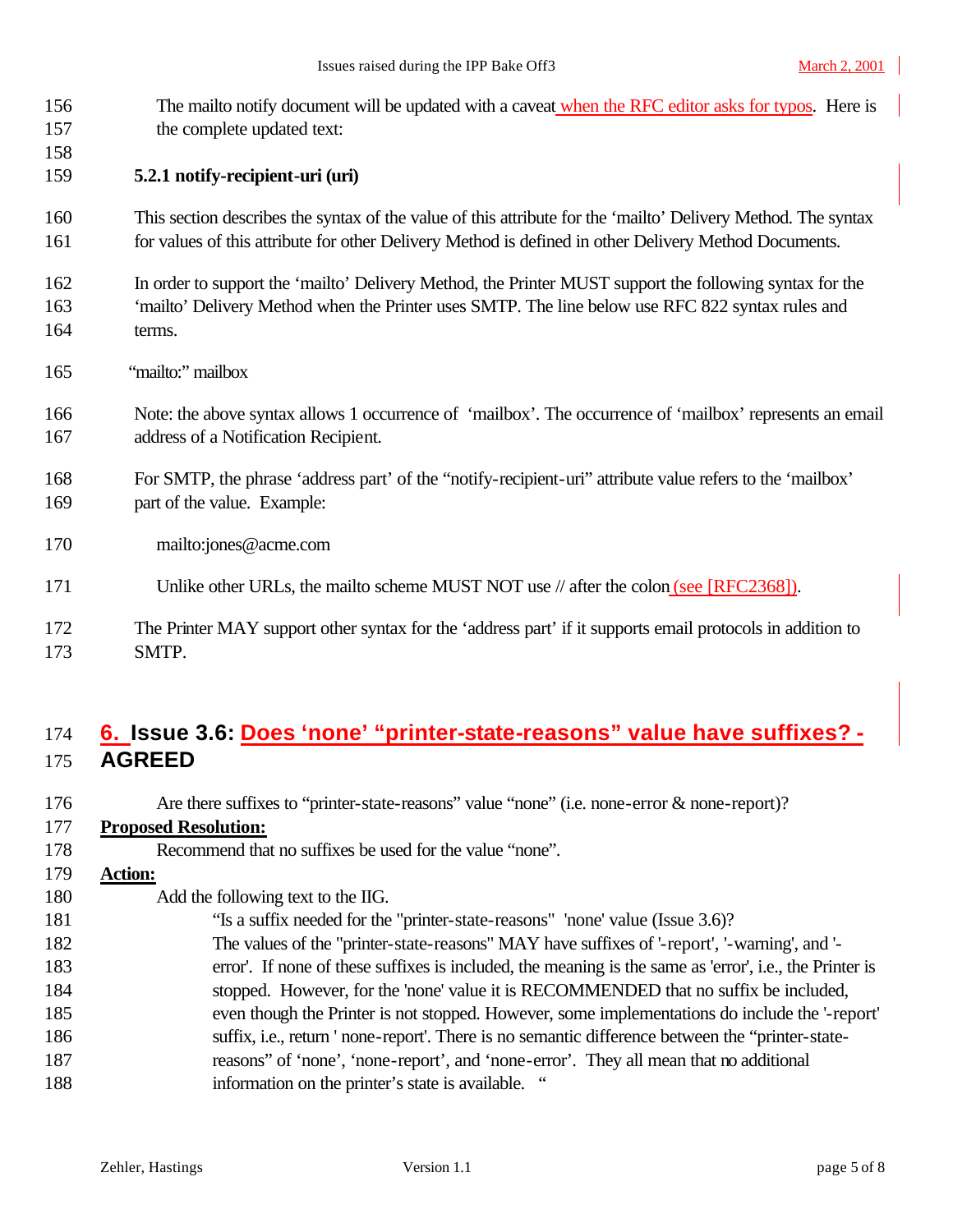# **7. Issue 3.7: What is "notify-status-code" attribute syntax? - AGREED**

| 190        | What is the attribute syntax for the "notify-status-code" attribute?                                                                    |
|------------|-----------------------------------------------------------------------------------------------------------------------------------------|
| 191        | <b>Proposed Resolution:</b>                                                                                                             |
| 192        | It should be a type2 enum (which is a 32-bit integer, but the values are constrained to 16 significant bits                             |
| 193        | with the 16 high order bits always being zero, so that status codes values can be used here).                                           |
| 194        | <b>Action:</b>                                                                                                                          |
| 195        | Added the following text to the IPP Notification specification <draft-ietf-ipp-not-spec-06.txt>, dated</draft-ietf-ipp-not-spec-06.txt> |
| 196        | January 24, 2001 in section 11.1.1.2:                                                                                                   |
| 197        |                                                                                                                                         |
| 198        | "notify-status-code" (type2 enum):                                                                                                      |
| 199        | Indicates the status of this subscription (see section 17 for the status code definitions). Section 5.2                                 |
| 200        | defines when this attribute MUST be present in this group.                                                                              |
| 201        | 8. Issue 3.8: Returning Subscription Attribute Groups - AGREED                                                                          |
|            |                                                                                                                                         |
| 202        | When MUST Subscription Attributes groups be returned in Subscription Creation responses and when                                        |
| 203        | MUST the they not be returned? The current spec is too constraining on when they MUST NOT be                                            |
| 204        | returned.                                                                                                                               |
| 205        | <b>Proposed Resolution:</b>                                                                                                             |
| 206        | Require them to be returned unless the entire request cannot be interpreted.                                                            |
| 207        | <b>Action:</b>                                                                                                                          |
| 208        | Add+The following text was changed to the IPP Notification specification <draft-ietf-ipp-not-spec-< td=""></draft-ietf-ipp-not-spec-<>  |
| 209        | $06$ .txt>, dated January 24, 2001 in section 11.1.1.2 from:                                                                            |
| 210<br>211 |                                                                                                                                         |
|            | Group 3-N: Subscription Attributes                                                                                                      |
| 212        | These groups MUST be returned if and only if the "status-code" parameter returned in Group                                              |
| 213        | 1 has the values: 'successful-ok', 'successful-ok-ignored-subscriptions', or 'client-error-                                             |
| 214        | ignored-all-subscriptions'.                                                                                                             |
| 215        | <u>to:</u>                                                                                                                              |
| 216        | Group 3-N: Subscription Attributes                                                                                                      |
|            |                                                                                                                                         |
| 217        | These groups MUST be returned unless the Printer is unable to interpret the entire request, e.g.,                                       |
| 218        | the "status-code" parameter returned in Group 1 has the value: 'client-error-bad-request'.                                              |
| 219        | 9. Issue 3.9: When MUST/MAY a Printer issue a challenge? - OPEN                                                                         |
| 220        | When MUST a Printer issue a challenge? When MAY a Printer issue a challenge?                                                            |

- **Proposed Resolutions:**
- 222 There are two competing resolutions.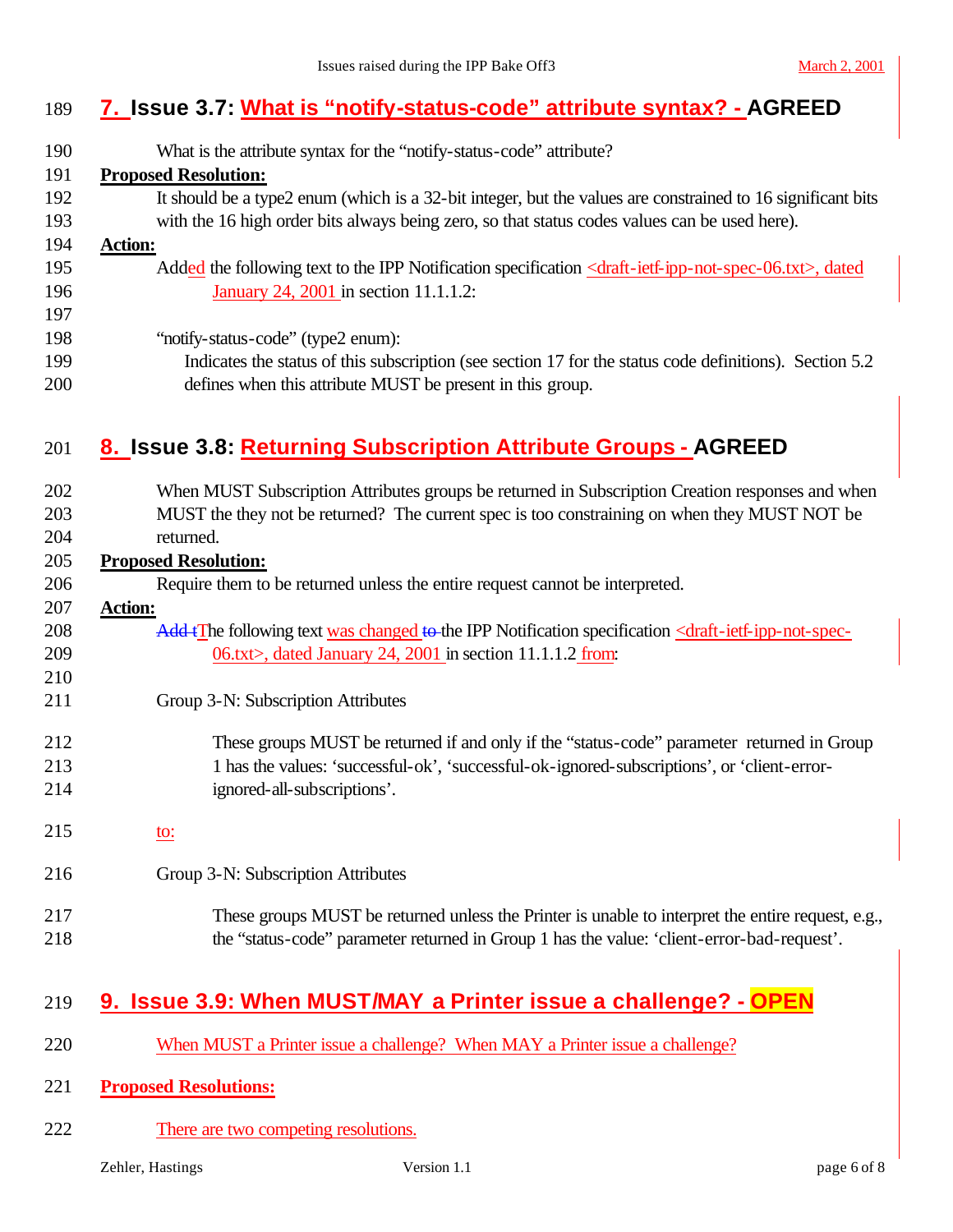| 223        | Resolution 1 is that a challenge should be issued whenever an HTTP operation is received on a              |
|------------|------------------------------------------------------------------------------------------------------------|
| 224        | particular URL. (assuming the URL is part of an authentication space) The client must accept and           |
| 225        | respond to a challenge the first time a URL is accessed.                                                   |
| 226        | Resolution 2 allows the vendor to determine when a challenge is issued. The vendor is free to use the      |
| 227        | contents of the HTTP request to determine if the operation mandates a challenge. The client must           |
| 228        | accept and respond to a challenge at any time.                                                             |
| 229        | The Client should use the IPP operation "validate-job" to check if a job will be accepted. This            |
| 230        | operation will cause the Printer to issue a challenge and check the print request before sending the data. |
| 231        | The IPP Client should also be able to handle a challenge when issuing an IPP operation since there is no   |
| 232        | guarantee the connection has not been torn down.                                                           |
| 233        | Furthermore, a Printer should accept an empty HTTP post and issue a challenge based on the URL of          |
| 234        | the post.                                                                                                  |
| 235        |                                                                                                            |
| 236        | <b>Proposed Resolution 1:</b>                                                                              |
| 237        | From Bob Herriot:                                                                                          |
| 238        | I raised the issue about whether a Printer should perform the authentication                               |
| 239        | challenge based solely on the URL or whether it could react differently to                                 |
| 240        | an empty request than to a Validate-Job request.                                                           |
| 241        |                                                                                                            |
| 242        | I asked an HTTP expert and received the following information.                                             |
| 243<br>244 | 1) An HTTP server can have any policy.                                                                     |
| 245        | This means that resolution 2 is allowable.                                                                 |
| 246        | 2) It is best for a client if it can associate the URL tree with the authentication space.                 |
| 247        | This means that our decision could be better. That is, we should require an IPP Printer to                 |
| 248        | decide whether to issue an authentication challenge by examining the URL and nothing else, e.g.            |
| 249        | a Printer receiving a request for a particular URL, gives the same challenge to an empty request           |
| 250        | as to a Validate-Job request.                                                                              |
| 251        | This solution allows a client to use Validate-Job to request a challenge as we decided to allow.           |
| 252        | It also allows a client to use the empty request.                                                          |
| 253        | The important difference between our decision and what I am proposing is that the Printer must             |
| 254        | perform an authentication challenge consistently for a URL regardless of the contents of the               |
| 255        | message body. This rule make IPP behavior consistent with good HTTP policy.                                |
| 256        |                                                                                                            |
| 257        | <b>Proposed Resolution 2:</b>                                                                              |
| 258        | From Peter Zehler:                                                                                         |
| 259        | Allowing IPP Printers to use the contents of an IPP request to determine if a challenge should be issued   |
| 260        | allows for increased usability. The client does not have to keep track of multiple instances of the same   |
| 261        | printer and select the appropriate one based on the operation to be performed. The printer is free to      |
| 262        | determine when authentication is required. This allows the client to use a single URL and authenticate     |
|            |                                                                                                            |
| 263        | himself when the printer places restrictions on operations or features.                                    |
| 264        | This resolution does not prohibit challenges based statically on a URL. Resolution 2 does require a        |
| 265        | client to be ready at any time to receive a challenge. This should be done anyway since the client         |